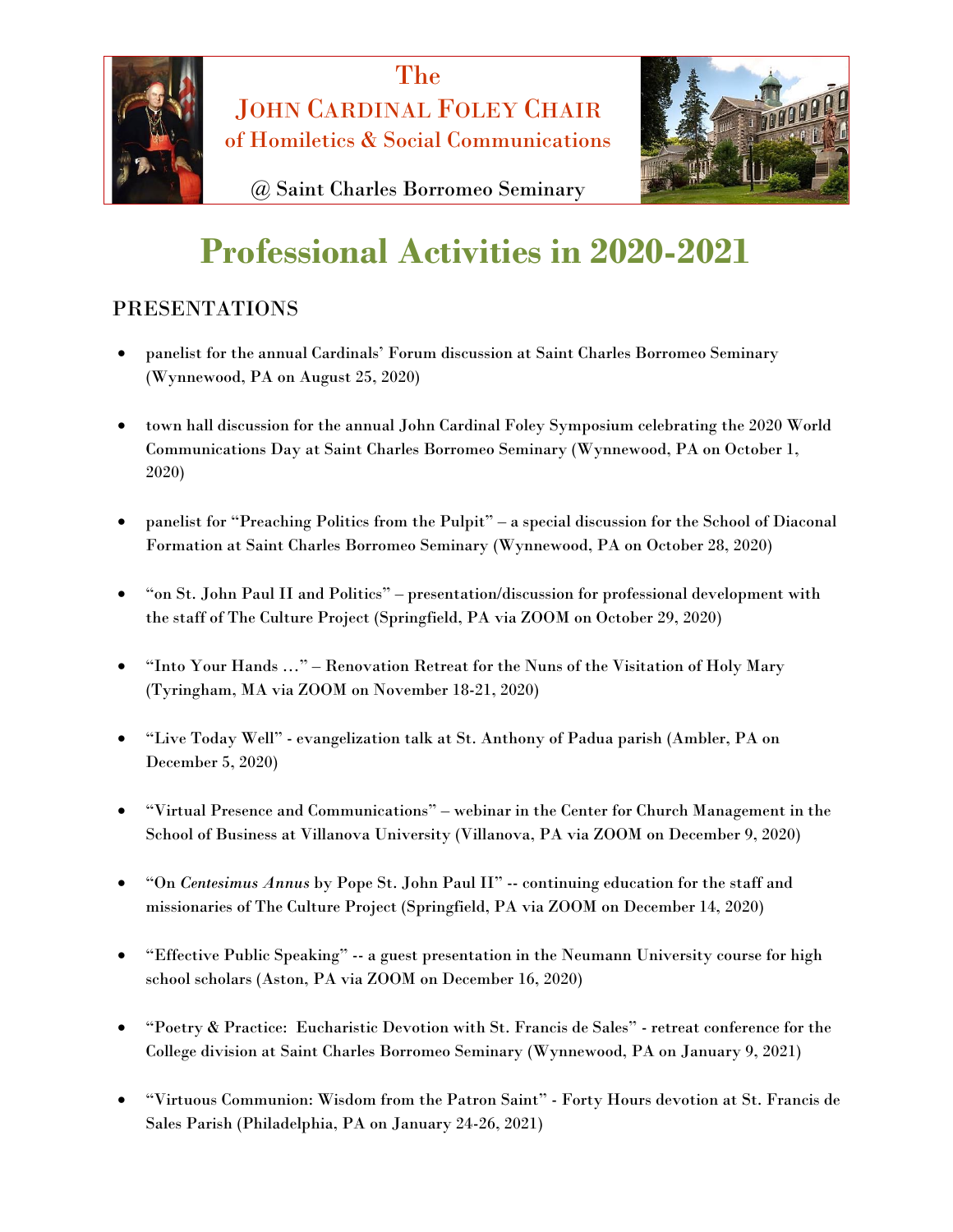- "Church Documents on Social Communications" discussion leader for the Church Communications Ecology project at the University of Notre Dame (South Bend, IN on January 31, 2021)
- introduction to the annual John Cardinal Foley Lecture on "The Church and Social Communications" at Saint Charles Borromeo Seminary (Wynnewood, PA on February 1, 2021)
- "Patience with Everyone, even Ourselves! " retreat for the Daughters of St. Francis de Sales (Venice, FL via ZOOM on February 12, 2021)
- "Christian Co-Responsibility" Mission talks at St. Thomas More Oratory for the University of Delaware Catholic Campus Ministry (Newark, DE on February 13-16, 2021)
- "on St. John Paul II and St. Joseph" presentation/discussion for professional development with the staff of The Culture Project (Springfield, PA on February 19, 2021)
- "Addressing Misconceptions about Freedom" podcast in the "Christ in the Classroom" series for the Sophia Institute for Teachers (March 8, 2021)
- "The Seven Last Words" preaching series for Good Friday at St. Albert the Great Parish (Huntingdon Valley, PA on April 2, 2021)
- "on St. John Paul II and Divine Mercy" presentation/discussion for professional development with the staff of The Culture Project (Springfield, PA on April 23, 2021)
- town hall discussion for the annual John Cardinal Foley Symposium celebrating the 2021 World Communications Day at Saint Charles Borromeo Seminary (Wynnewood, PA on May 27, 2021)
- "The Diaconal Heart" formation retreat for the School of Diaconal Formation @ Saint Charles Borromeo Seminary (on June 4-6, 2021)
- "The Sacred (Oblate) Heart" spiritual conference for the convocation of the Oblates of St. Francis de Sales, Wilmington-Philadelphia province (June 14, 2021)

## PUBLICATIONS:

- *Behold This Heart: St. Francis de Sales and Devotion to the Sacred Heart* published by Sophia Institute Press (January 21, 2021)
- "The Living Heart of Jesus: On Faith in the Resurrection" article adapted from *Behold This Heart* and published on *CatholicExchange.com* (April 13, 2021)
- "Holiness as a Matter of Routine" invited contribution to *Religious Life* Magazine, a publication of the Institute on Religious Life, volume XLV (March/April 2021), pp. 3-5.